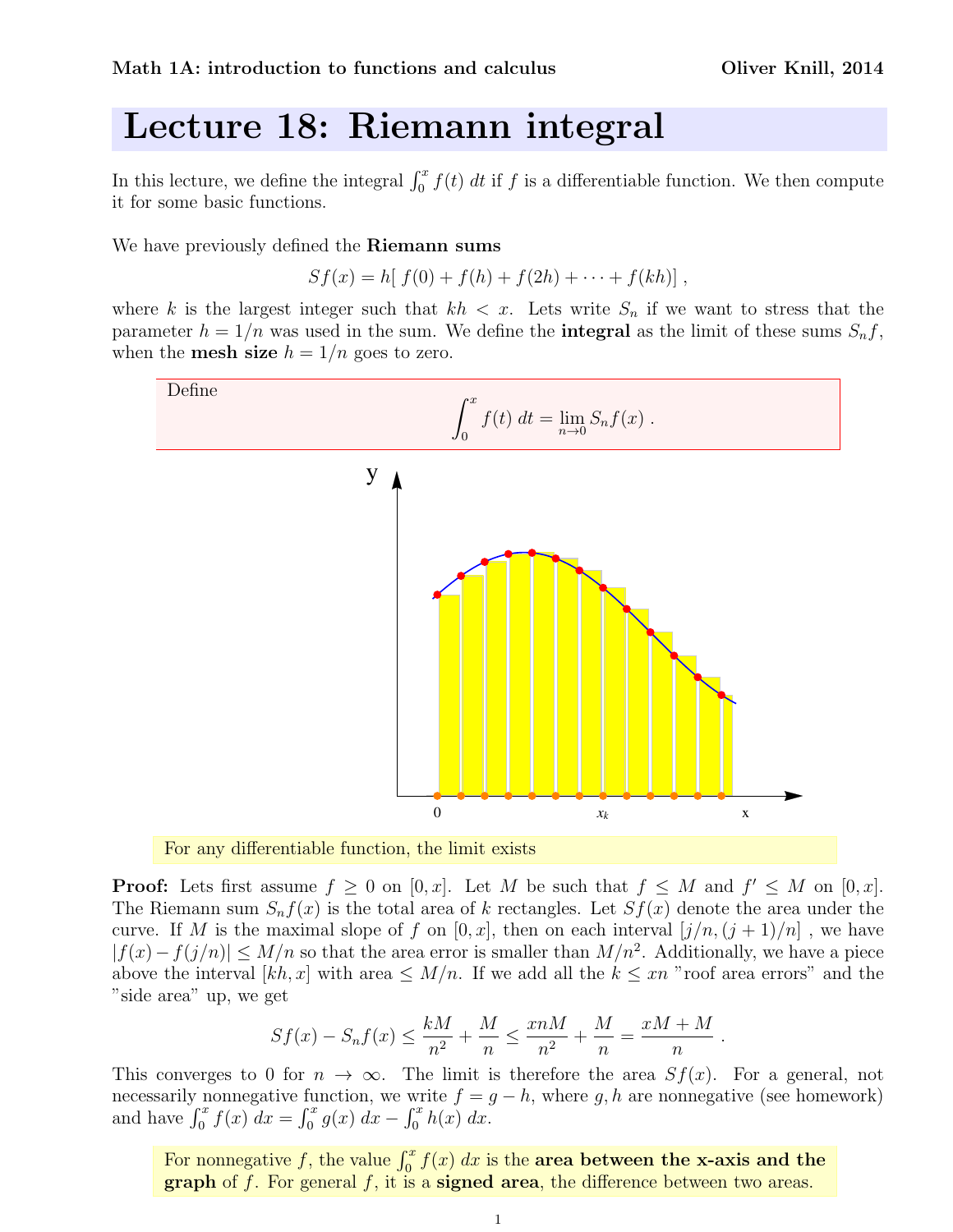**Remark:** the Riemann integral is defined here as the limit  $h \sum_{x_k=kh\in[0,x)} f(x_k)$ . It converges to the area under the curve for all continuous functions but since we work with differentiable functions in calculus we restricted to that. Not all bounded functions can be integrated naturally like this. There are discontinuous functions like the salt and pepper function which is defined to be  $f(x) = 1$  if x is rational and zero else. Now  $Sf(x) = 1$  for rational h and  $Sf(x) = 0$  if h is irrational. Therefore, an other integral, the Lebesgue integral is used too: it can be defined as the limit  $\frac{1}{n} \sum_{k=1}^{n} f(x_k)$  where  $x_k$  are **random points** in  $[0, x]$ . This **Monte-Carlo integral** definition of the Lebesgue integral gives the integral 0 for the salt and pepper function because rational numbers have zero probability.

Remark: Some calculus books define the Riemann integral with partitions  $x_0 < x_1 < \cdots < x_n$  of points of the interval  $[0, x]$  such that the maximal distance  $(x_{k+1} - x_k)$  between neighboring  $x_j$ goes to zero. The Riemann sum is then  $S_n f = \sum_k f(y_k)(x_{k+1} - x_k)$ , where  $y_k$  is arbitrarily chosen inside the interval  $(x_k, x_{k+1})$ . For continuous functions, the limiting result is the same the  $Sf(x)$ sum done here. There are numerical reasons to allow more general partitions because it allows to adapt the mesh size: use more points where the function is complicated and keep a wide mesh, where the function does not change much. This leads to **numerical analysis** of integrals.

**1** Let  $f(x) = c$  be constant everywhere. Now  $\int_0^x f(t) dt = cx$ . We can see also that  $cnx/n \leq S_nf(x) \leq c(n+1)x/n.$ 



2 Let  $f(x) = cx$ . The area is half of a rectangle of width x and height cx so that the area is  $cx^2/2$ . Remark: we could also have added up the Riemann sum but thats more painful: for every  $h = 1/n$ , let k be the largest integer smaller than  $xn = x/h$ . Then (remember Gauss's punishment?)

$$
S_n f(x) = \frac{1}{n} \sum_{j=1}^k \frac{cj}{n} = \frac{ck(k+1)/2}{n^2}.
$$

Taking the limit  $n \to \infty$  and using that  $k/n \to x$  shows that  $\int_0^x f(t) dt = cx^2/2$ .



 $3$  Let  $f(x) = x^2$ . In this case, we can not see the numerical value of the area geometrically. But since we have computed  $S[x^2]$  in the first lecture of this course and seen that it is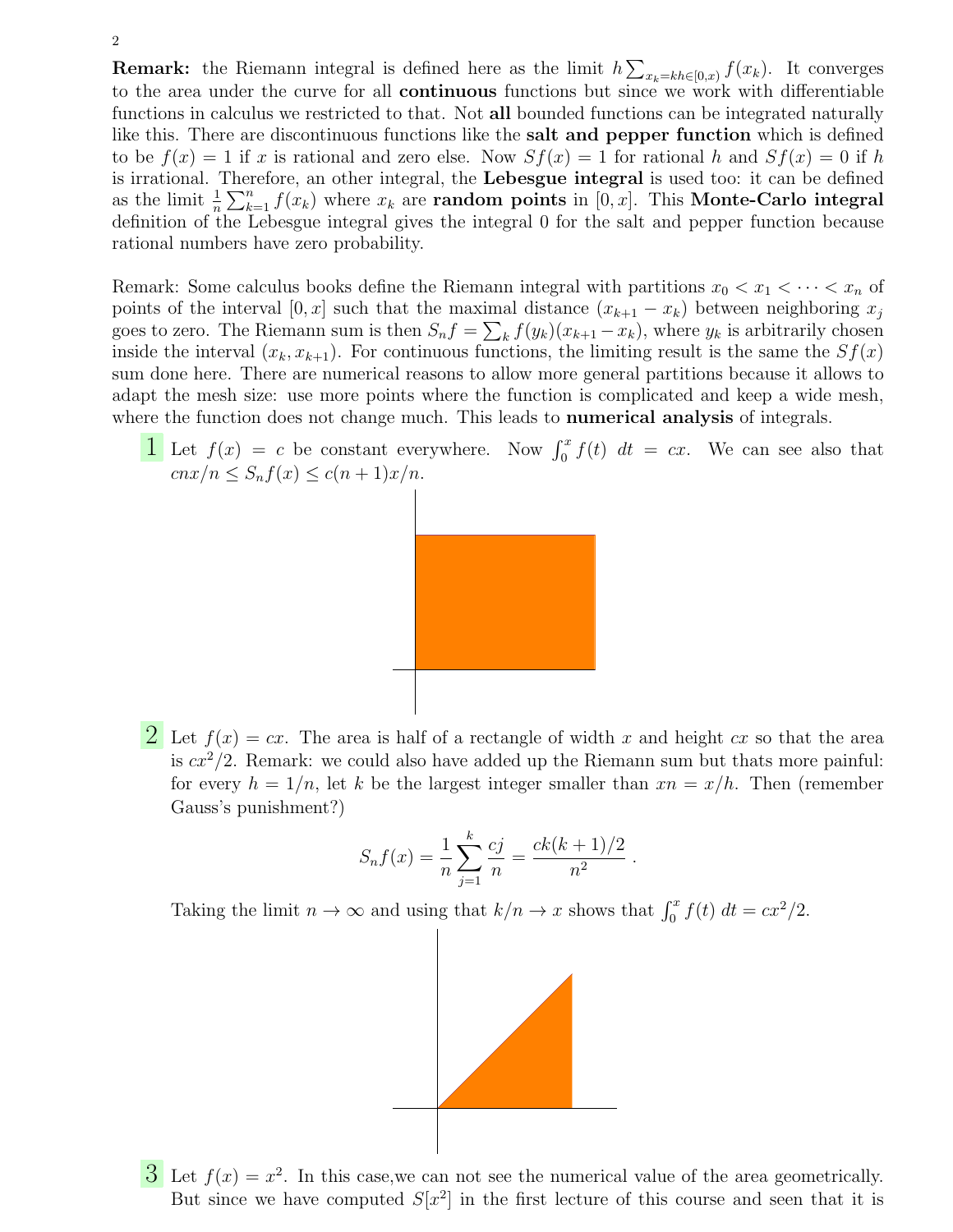$[x^3]/3$  and since we have defined  $S_h f(x) \to \int_0^x f(t) dt$  for  $h \to 0$  and  $[x^k] \to x^k$  for  $h \to 0$ , we know that

$$
\int_0^x t^2 dt = \frac{x^3}{3} .
$$

This example actually computes the **volume of a pyramid** which has at distance  $t$  from the top an area  $t^2$  cross section. Think about  $t^2dt$  as a slice of the pyramid of area  $t^2$  and height dt. Adding up the volums of all these slices gives the volume.



Linearity of the integral (see homework)  $\int_0^x f(t) + g(t) dt = \int_0^t f(t) dt + \int_0^x g(t) dt$ and  $\int_0^x \lambda f(t) dt = \lambda \int_0^x f(t) dt$ .

**Upper bound:** If  $0 \le f(x) \le M$  for all x, then  $\int_0^x f(t) dt \le Mx$ .

 $\frac{4}{\pi} \int_0^x \sin^2(\sin(\sin(t)))/x \, dt \leq x$ . **Solution**. The function  $f(t)$  inside the interval is nonnegative and smaller or equal to 1 The graph of  $f$  is therefore contained in a rectangle of width x and height 1.



We see that if two functions are close then their difference is a function which is included in a small rectangle and therefore has a small integral:

If 
$$
f
$$
 and  $g$  satisfy  $|f(x) - g(x)| \le c$ , then  

$$
\int_0^x |f(x) - g(x)| dx \le cx.
$$

We know identities like  $S_n[x]_h^n = \frac{[x]_h^{n+1}}{n+1}$  and  $S_n \exp_h(x) = \exp_h(x)$  already. Since  $[x]_h^k$  $[x]^k \to 0$  we have  $S_n[x]^k_h - S_n[x]^k \to 0$  and from  $S_n[x]^k_h = [x]^k_h + 1$  $\binom{k+1}{h}$  ( $k+1$ ). The other equalities are the same since  $\exp_h(x) = \exp(x) \to 0$ . This gives us:

| $\int_0^x t^n dt = \frac{x^{n+1}}{n+1}$ | $\int_0^x \cos(t) dt = \sin(x)$       |
|-----------------------------------------|---------------------------------------|
| $\int_0^x e^t dt = e^x - 1$             | $\int_0^x \sin(t) \ dt = 1 - \cos(x)$ |